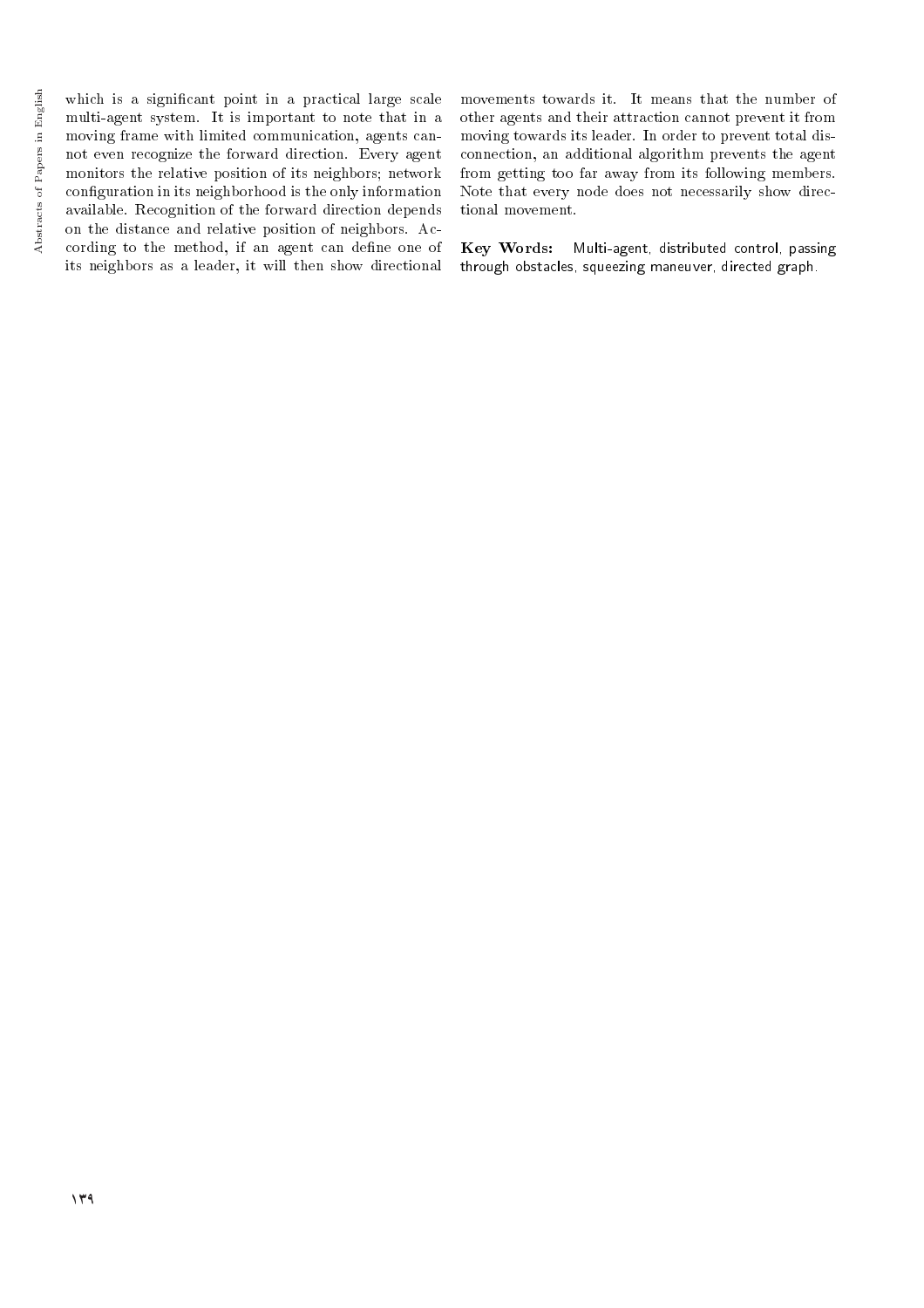# EXPERIMENTAL INVESTIGATION ON THE SOFTENING BEHAVIOR OF POLYACETAL UNDER CYCLIC AXIAL STRAIN-CONTROLLED LOADING

M. Shariati(corresponding author) mshariati44@um.ac.ir

Dept. of Mechanical Engineering Ferdowsi University of Mashhad H. Yarahmadi hossein128@gmail.com Dept. of Mechanical Engineering Shahrood University of Technology K. Kolasangiani kamal.kolasangiani@stu.um.ac.ir Dept. of Mechanical Engineering Ferdowsi University of Mashhad

Sharif Mechanical Engineering Journal Volume 31, Issue 1, Page 117-125, Research Note

c Sharif University of Technology

 Received 12 June 2013; received in revised form 6 October 2013; accepted 10 November 2013.

#### Abstract

In this paper, the softening behavior of polyacetal (POM) under strain-controlled cyclic axial loading is studied. All experimental tests were performed in four groups with different ratios of minimum to maximum strains by a servo-hydraulic INSTRON 8802 machine, to a speci fied number of cycles. The system was attached to a computer for test control, as well as for data acquisition. For each selected loading cycle, the computer acquired 100 data points per cycle, and those data can be used for further analysis. In these tests, quantitative parameters of mean stress, stress range, slope of stressstrain hysteresis loops, dissipated strain energy density, and elastic strain energy density amplitude have been investigated. The mechanical properties of specimens were determined according to simple ten sion and compression tests. It is observed that there is different behavior in compression and tension for polyacetal. Under displacement control loading, softening behavior is observed. The results showed that relaxation of mean stress was negligible under cyclic loading with zero mean strain, and due to positive mean strain, the rate of relaxation of mean stress increased. Minimum compressive strain caused the stress range to be steady, and the rate of stress range became zero. Dissipated strain energy density and elastic strain energy density amplitudes have been stabilized with an increasing number of cycles for all types of loading. Also, dissipated strain energy density under tension-compression cyclic loading is higher than that under tension cyclic loading. The hysteresis

loop slope is the gradient of the line that connects the extreme points of the hysteresis loop together. At the same ratio of minimum to maximum strain, the hysteresis loop slope is lower at any cycle for higher strain amplitude and higher mean strain. Also, it is observed that the maximum rate of hysteresis loop slope occurs under symmetric displacement control loading, with the ratio of minimum to maximum strain equal to -1.

Key Words: Polyacetal, softening behavior, cyclic axial loading, dissipated strain energy.

## PASSING THROUGH NARROW GATES FOR A MULTI-AGENT **SYSTEM**

S. Etemadi

setemadi@srbiau.ac.ir

Dept. of Mechanical and Aerospace Engineering Science and Research Branch Islamic Azad University

A. Alasty(corresponding author)

aalasti@sharif.edu

## Department of Mechanical Engineering Sharif University of Technology

Sharif Mechanical Engineering Journal Volume 31, Issue 1, Page 127-135, Research Note

c Sharif University of Technology

 Received 23 June 2013; received in revised form 6 January 2014; accepted 26 January 2014.

#### Abstract

In practice, agents of a multi-agent system usually access local information. In a real world example, agents must be able to move through obstacles while the connectivity of the group is maintained. Moving through obstacles needs network flexibility, in which, in an undirected network graph, unnecessary inter-agent connections must be ignored; this needs consensus between agents. In order to reach such a consensus, every agent needs information regarding its neighbors, or, at least, the neighbors of neighbors. Assuming a large scale multi-agent system, the huge amount of information exchange in a network is a serious problem. In this paper, an undirected network graph is presented, which is capable of switching to a directed graph, if needed. Nodes in this graph can perform directional movements, while they only use very local data. Hence, for moving through narrow gates, the network shows considerable flexibility. Since, in this method, decisions are only made based on every agent's local data, data traffic will not occur,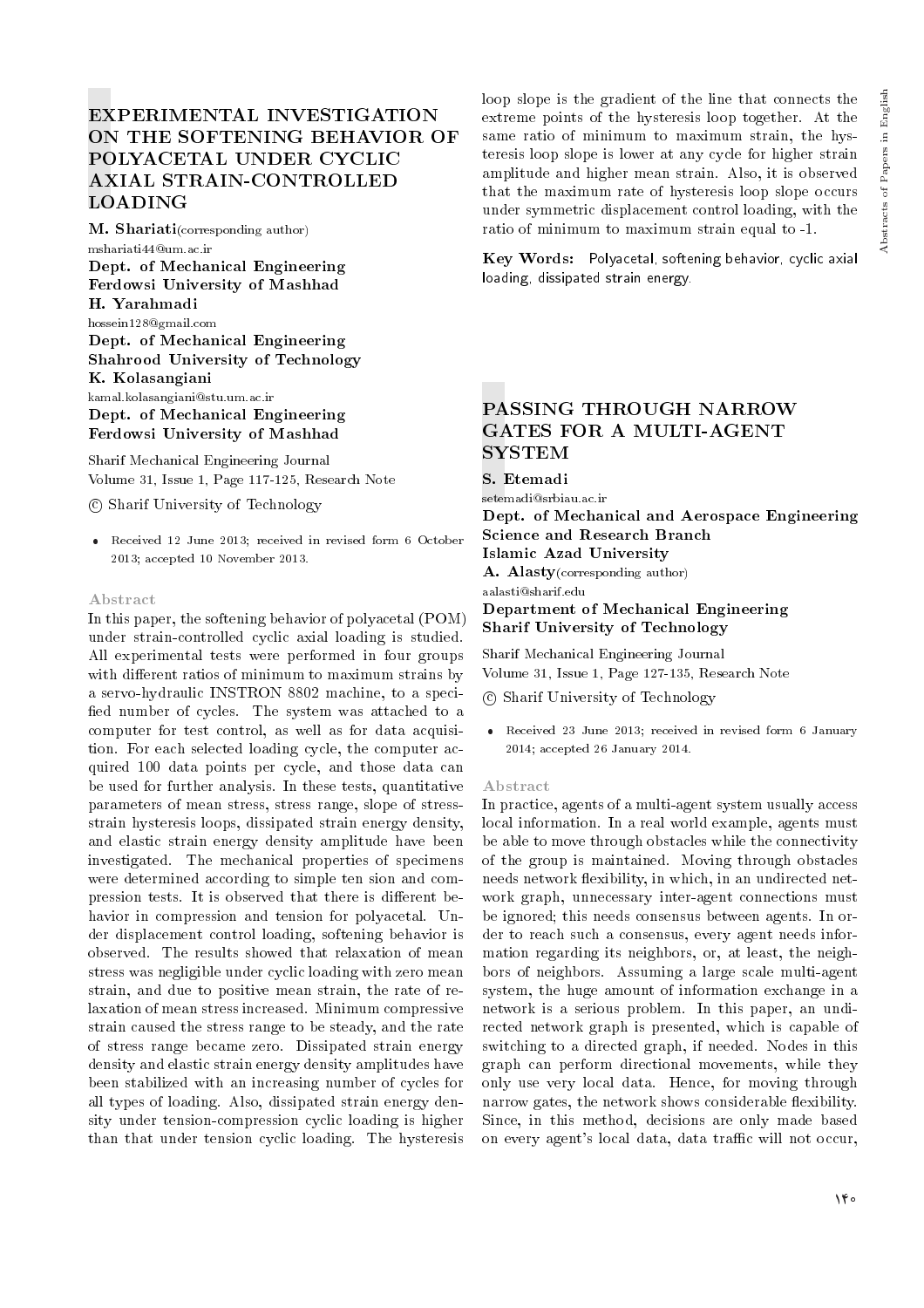Six different types of MLPG method were introduced on the basis of different test functions. The MLPG1 is one of the most common meshless methods used to solve different types of engineering problem. In 2012, a new unied MLPG method was also introduced to solve elastostatic problems. Using this new method, four common types of MLPG can be approached, and may unify the various kinds of MLPG.

In this paper, for the first time, the new unified MLPG method is used to analyze the FGM cracked plate. The stress intensity factor of Mode I and Mode II is determined under the influence of various non-homogeneity ratios, crack lengths and material gradation angles.

In this method, both the moving least square (MLS) and direct methods have been applied to estimate the shape function and to impose the essential boundary conditions. The enriched weight function method is used to simulate the displacement and stress field around the crack tip. Normalized stress intensity factors are calculated using the path independent integral, J\*, which is formulated for the non-homogeneous material. The FGM edge-cracked plate is considered here and analyzed under uniform membrane and uniform fixed grip conditions with the new MLPG method, and the results compared with common MLPG1 and the exact solution.

With this new method, results show higher accuracy compared to MLPG1. The present method may thus be substituted for common MLPG approaches to solve such problems.

Key Words: Unified meshless local Petrov-Galerkin (UMLPG), functionally graded material (FGM), mixed-mode stress intensity factor.

## NEW APPROACH FOR MULTIDISCIPLINARY DESIGN OPTIMIZATION OF ENGINEERING SYSTEMS IN DESIGN OFFICES BASED ON COLLABORATIVE OPTIMIZATION

J. Roshanian roshanian@kntu.ac.ir H. Darabi(corresponding author) hdarabi@dena.kntu.ac.ir Dept. of Aerospace Engineering K. N. Toosi University of Technology H. Zare h zare@ae.sharif.ir Dept. of Aerospace Engineering Sharif University of Technology

Sharif Mechanical Engineering Journal Volume 31, Issue 1, Page 107-115, Research Note

c Sharif University of Technology

 Received 2 July 2013; received in revised form 4 January 2014; accepted 22 January 2014.

## Abstract

Multidisciplinary design optimization (MDO), and its application for optimizing engineering systems in the form of design offices based on collaborative optimization, is undertaken in this research. In recent decades, the Multidisciplinary Design Optimization method has been developed for complex systems as a new field of engineering dealing with optimization methods and modern design. This methodology was first introduced in 1991, when Subisky wrote an inspiring article on multidisciplinary design optimization as a new design method capable of meeting the needs of the designer. Thus, the Subisky article can be seen as the starting point in application of multidisciplinary design optimization to engineering problems. and is still referred to in the majority of scholarly articles, The variety of disciplines involved in engineering design, especially in the aerospace industry, along with intense competition in the international marketplace, has forced designers to employ multidisciplinary design methods, and to give more attention to optimization as an inevitable necessity in today's engineering design. Multidisciplinary design optimization is of vast scope, covering all design optimization methods, sensitivity analysis, approximate concepts, data processing and management methods, and strategies, addressing multiple disciplines and the interrelationships between them in an integrated design structure. One of the various multidisciplinary optimization methods is the collaborative optimization method. This is a multi-level optimization method which first separates the problems into two distinct levels, according to the disciplines involved, and then solves them. This method solves an engineering problem, called the optimum design of a Speed Reducer gear unit, and provides a problem analyzing method, a problem optimization procedure at discipline level, and problem optimization at the system level. Also, it is illustrated that this method is an appropriate technique for solving complicated problems with large design space. These include problems introduced in the aerospace industry in the form of design offices and their division into related disciplines. The purpose of this article is to elaborate on the method in question, including the way it is used in the work cycle of design offices, and demonstrate, via an actual problem solving procedure, how it can be employed to solve complicated engineering problems.

Key Words: Optimization, multidisciplinary design optimization, collaborative optimization.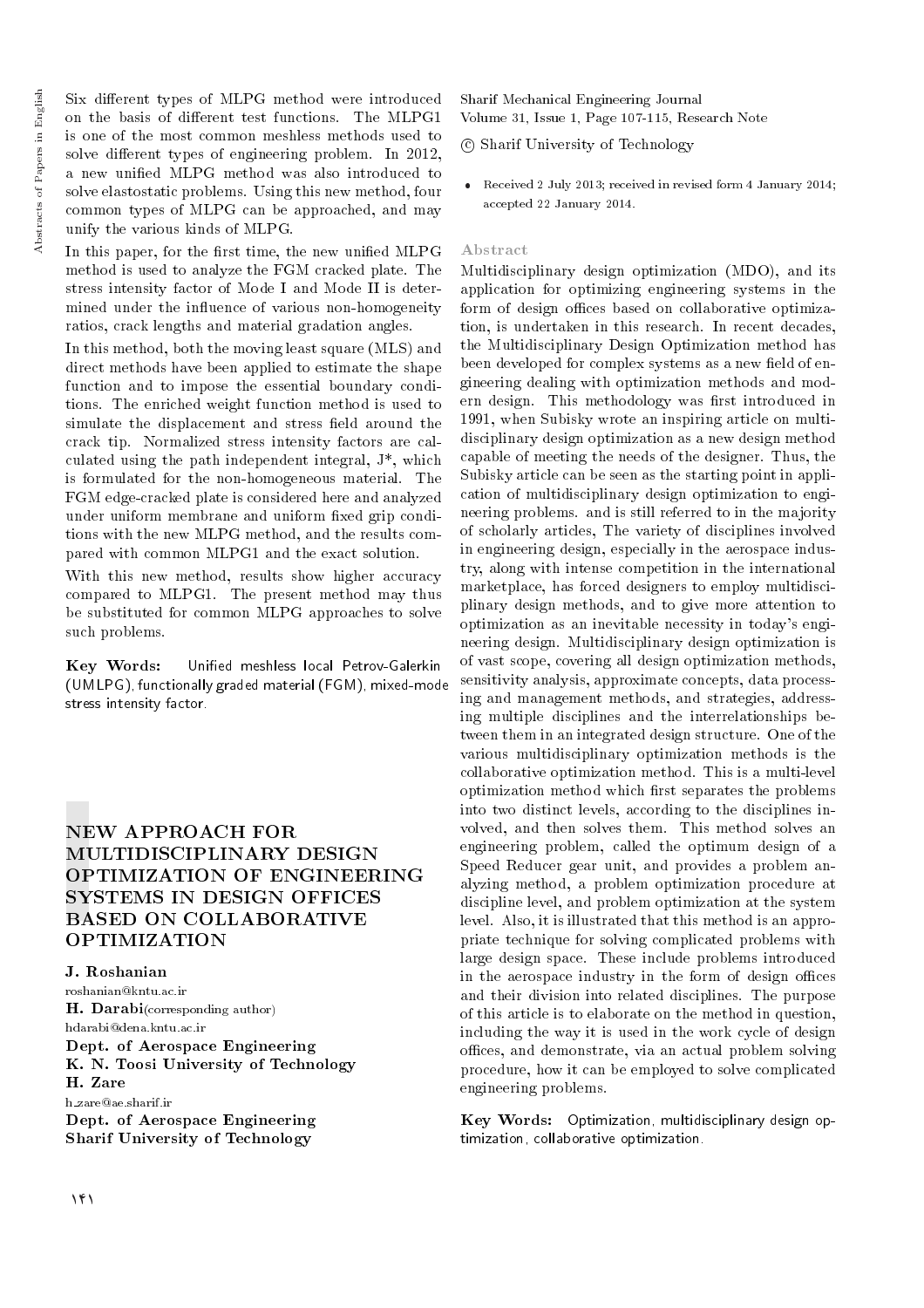through a generic packed bed involving adsorbent particles of constant surface pressure which is a subject for further investigation.

Key Words: Lattice Boltzmann method, pressure boundary condition, extrapolation, equilibrium distribution function, non-equilibrium distribution function.

# DESIGN AND ANALYSIS OF A WEARABLE REHABILITATION ROBOT FOR ANKLE JOINTS

H. Afshar(corresponding author) homeiraa.afshar@gmail.com

F. Farahmand

farahmand@sharif.edu

S. Behzadipour

behzadipour@sharif.edu

## Department of Mechanical Engineering Sharif University of Technology

Sharif Mechanical Engineering Journal Volume 31, Issue 1, Page 89-94, Research Note

c Sharif University of Technology

 Received 16 April 2013; received in revised form 29 July 2013; accepted 18 August 2013.

## Abstract

Stroke is the third leading cause of death worldwide, after cancer and cardiac diseases. Not only it can lead to death, but its secondary complications, such as paralysis, dysarthria, and cognitive disorders, are critical for the quality of life. It has been reported that more than 30 percent of stroke patients have trouble in walking, even 6 months after recovery. In order to restore the physical functionality of such patients, and in particular their capability for performing the activities of daily living, very tough rehabilitation procedures are often required. Rehabilitation robots can facilitate these procedures for both the patient and the physiotherapist.

The purpose of this research was to design a robot to facilitate the rehabilitation procedure of the ankle joint, in order to improve the efficacy of treatment, to lessen the time duration of the physiotherapy and to reduce the exhaustion level of the physiotherapist. In the design of the robot, two important ankle joint movements were considered; plantarflexion-dorsiflexion and eversion-inversion; also, the movement of the MTP joint was incorporated. Different mechanisms for performing these movements were analyzed and compared and, finally, the best was chosen as a cable driven mechanisms

via electrical motors. Two active and passive functional modes, which have been suggested previously for rehabilitation robots, were defined as the working modes of the robot.

After performing the detailed design of the robot, its forward and inverse kinematics were analyzed. These analyses were required for different working modes of the robot, such as performing exercises or evaluating a patient. Simulation of the robot was conducted in MATLAB software, to predict how the desired motions would be performed in reality. In this simulation, both of lower limbs, with their muscles and joints, were included in the model. The results helped to predict the real working behavior of the robot. It was concluded that the robot has an acceptable level of efficacy and safety for being uses in different rehabilitation modes, e.g., active, and passive.

Key Words: Rehabilitation robots, ankle joint, gait cycle, plantarflexion-dorsiflexion, eversion-inversion.

# NEW MLPG METHOD FOR STUDYING THE EFFECT OF MATERIAL GRADATION ANGLE ON MIXED-MODE SIF OF FG PLATES

## A. Abdollahifar

abdollahifar@shirazu.ac.ir

M.R. Nami(corresponding author)

#### nami@shirazu.ac.ir Dept. of Mechanical Engineering Shiraz University

Sharif Mechanical Engineering Journal Volume 31, Issue 1, Page 95-105, Research Note

- c Sharif University of Technology
- Received 11 may 2013; received in revised form 25 Septembaer 2013; accepted 23 November 2013.

#### Abstract

Functionally graded materials (FGMs) are a good solution for sharp interface problems between two dissimilar materials. These materials contain a continuous, or discontinuous, gradient in composition, which can be designed to meet specic needs while providing the best use of composite components. To solve FGM crack problems, the use of computational methods, such as FDM, FEM and MFree, is inevitable. The meshless local Petrov-Galerkin (MLPG) method is a truly meshfree method that has become of interest to many researchers in recent years.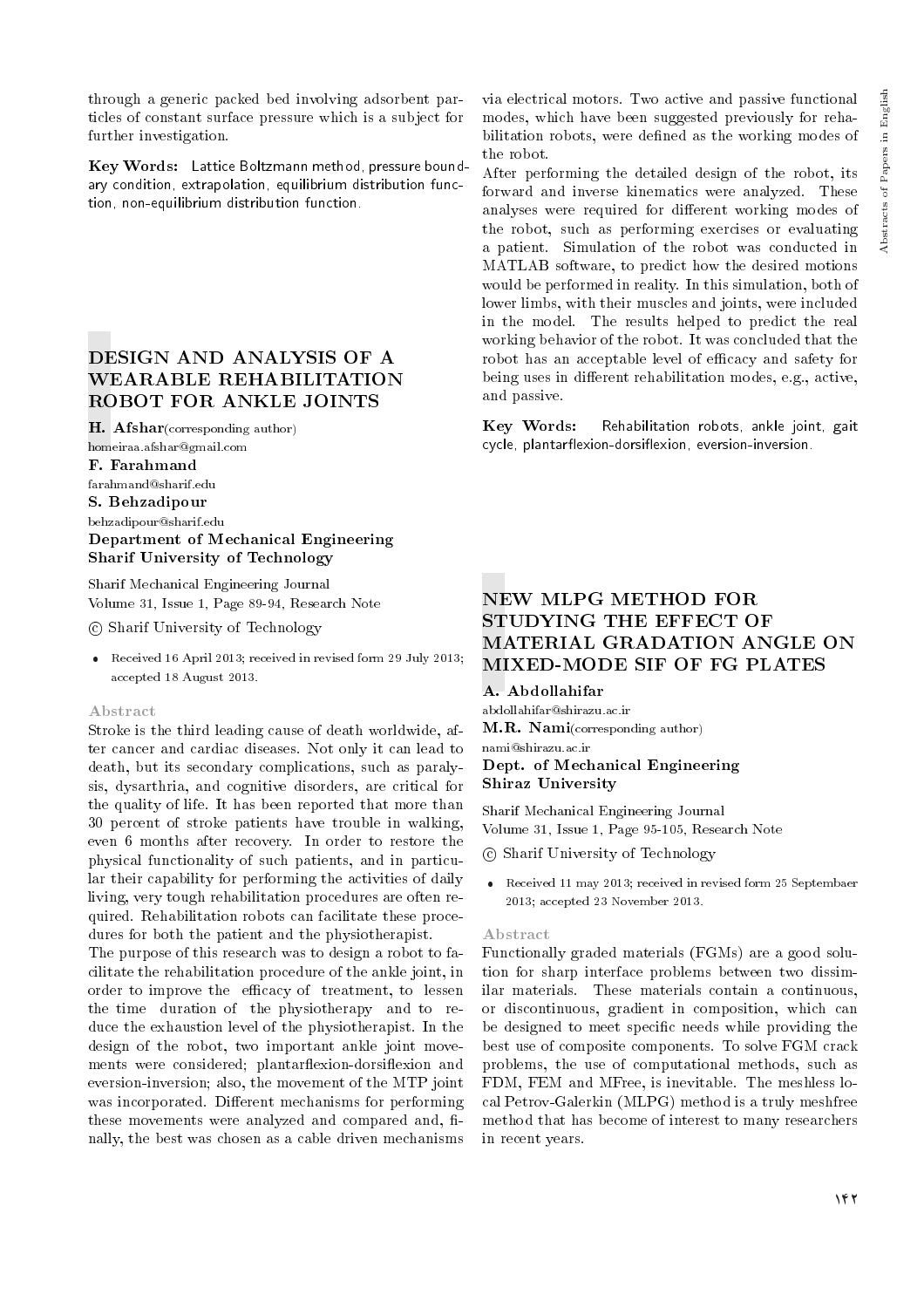## Faculty of New Sciences and Technologies University of Tehran

Sharif Mechanical Engineering Journal Volume 31, Issue 1, Page 73-82, Original Article

c Sharif University of Technology

 Received 3 September 2013; received in revised form 24 February 2014; accepted 8 April 2014.

#### Abstract

In this paper, a multi- linear cohesive zone model has been proposed for simulation of mode I delamination in laminated composites. This model considers the fracture process zone  $(FPZ)$  effects in the simulation of initiation and propagation of delamination. This model takes the spring elements with variable spring constants, according to the traction- separation curve of the specimen along the crack growth, to show the residual strength of the material in the FPZ. As a result of the existence of several types of toughening mechanism with different strain energy release rates, it is required to present a procedure which covers all the fracture process zone toughening events. Therefore, in this model, unlike previous ones and commercial codes, all the possible softening behavior of the traction-separation curve is taken into account. For simulation of toughening mechanisms in the FPZ, a finite element method has been chosen as a numerical method. The material outside the FPZ has been modeled with linear elastic behavior. Since the delamination phenomenon takes place between the plies, the crack propagation path is usually known in advance. In order to find the induced loads and relative displacements, a unit load is applied, and the corresponding system of equations has been solved in a step by step procedure. In order to simulate the multi-linearity of the cohesive zone model, several springs have been considered in the crack path and the calculation followed until the last spring in the FPZ shows the final breaking point of the traction-separation curve. At the end of each step, the spring constants will be changed based on the traction-separation curve of the specimen. The results of simulation are presented in the form of loaddisplacement curves that are in excellent agreement with available experimental results, and correctly show the softening behavior of the material after the failure initiation.

Key Words: Delamination, virtual crack model, fracture process zone, R-curve, toughening mechanism.

## A NEW METHOD FOR PRESSURE BOUNDARY CONDITIONS IN THE

# LATTICE BOLTZMANN METHOD FOR DOMAINS WITH CURVED **BOUNDARIES**

M. Rahmani(corresponding author)

m rahmani56@me.iut.ac.ir M. Ashrafizaadeh mahmud@cc.iut.ac.ir Dept. of Mechanical Engineering Isfahan University of Technology

Sharif Mechanical Engineering Journal Volume 31, Issue 1, Page 83-88, Research Note

c Sharif University of Technology

 Received 6 November 2012; received in revised form 30 December 2013; accepted 11 January 2014.

#### Abstract

The Lattice Boltzmann model is an alternative kinetic based method, capable of solving hydrodynamics for various systems. Major advantages of this model lend themselves to the fact that the solution for particle distribution functions is explicit, easy to implement, and natural to be parallelized. Because the method uses a regular Cartesian lattice in space, implementation of the Dirichlet pressure boundary condition has always been a challenge for curved entities in Lattice Boltzmann simulations. The difficulty comes from the fact that the unknown boundary velocity cannot be determined on curved surfaces using common assumptions in the popular Zou-He scheme. The lack of a certain solution for flows having non-straight, constant pressure boundaries encourages the need to develop exact boundary conditions for such flows. In this paper, a method has been developed for imposing a pressure boundary condition for curved entities in the Lattice Boltzmann method. The proposed formulation is based on the so-called superposition interpolation scheme, where the unknown distribution functions of the boundary are divided into equilibrium and non-equilibrium parts. The equilibrium part is calculated based on the known value for the boundary density and the extrapolated value of the velocity. The non-equilibrium part is determined employing the bounce-back scheme. Finally, the unknown populations are corrected in such a way that the desired pressure is achieved on the surface. Fully developed flows in a 2-D channel and in a 2-D inclined channel with pressure boundary conditions at inlet and outlet are used to illustrate the accuracy of the scheme. The numerical results for the benchmark flows prove the second order accuracy of the proposed scheme. While the method is preliminarily established for 2D problems, its extension to 3D flows is quite straight forward and turns it into an efficient tool for simulating flows dealing with complex constant pressure geometries. One important industrial application of this new boundary condition is for flows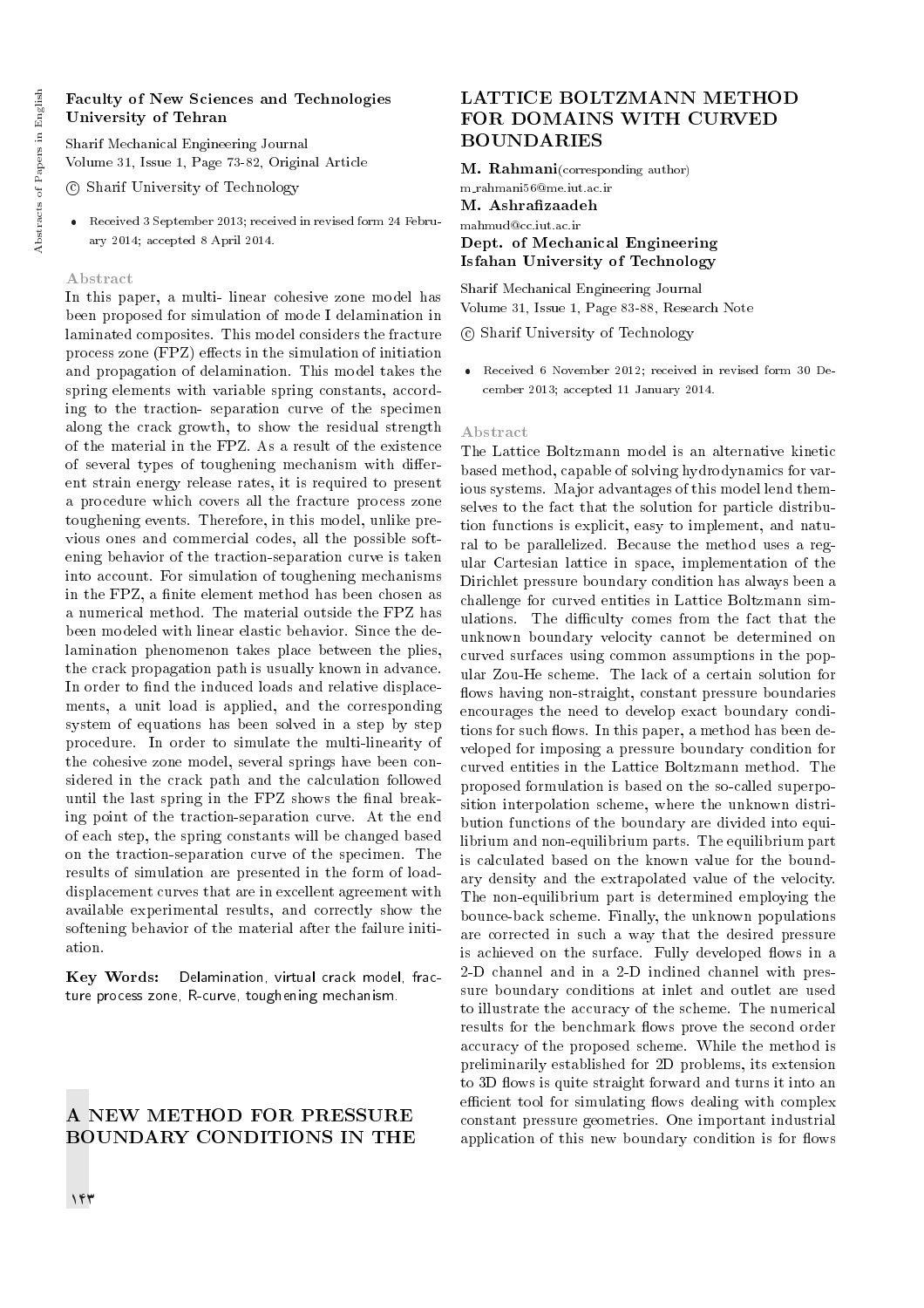respect to clearance. It is predicted that higher pressure drop across the valve, and, to a lesser extent, the larger nozzle outer diameter, will result in improved sensitivity, while optimum inner nozzle diameter and the design point clearance are dependent on the level of drop in valve pressure. So, along with more restrictive valves, these two parameters should be chosen smaller, if higher accuracies are to be met. Provisions are also made for inlet pressure fluctuations and the gas reservoir.

Experiments are conducted on a single path of the circuit and also on a constant-flow nozzle. Nozzle pressure vs. distance was recorded, showing the same trend as predicted by simulations. Experiments demonstrate that sensitivity is improved at closer distances and with more gas consumption rates. Magnication of 20mm per micron is achieved at a distance range of 50-100 microns. Results were stable and repeatable. Feasibility of the application of this low-flow device to working distance adjustment in lithography was proven.

Key Words: Pneumatic sensor, lithography, flat nozzle, differential circuit.

# EXPERIMENTAL AND NUMERICAL EVALUATION OF HEAT TRANSFER ENHANCEMENT IN TUBES WITH OBSTACLES IN TURBULENCE REGIMES

S. Vahidifar(corresponding author) s vahidifar@yahoo.com M. Kahrom mohsen.kahrom@yahoo.co.uk M. Mamourian

mamourian@um.ac.ir

## Dept. of Mechanical Engineering Ferdowsi University of Mashhad

Sharif Mechanical Engineering Journal Volume 31, Issue 1, Page 65-71, Original Article

c Sharif University of Technology

 Received 16 September 2013; received in revised form 4 January 2014; accepted 22 January 2014.

#### Abstract

In the subject of heat transfer enhancement, there has been considerable interest in developing heat exchangers that have high efficiency, low cost, light weight, and the smallest size possible. So, energy prices and environmental considerations are being undertaken to support attempts to create a better performance than that of existing designs. The air side heat transfer coefficient is low, so, by enhancement of the boundary layer, it must be increased. The role of inserts in internal forced convection has been widely acknowledged as a passive device in heat transfer enhancement. The study follows the heat transfer enhancement caused by insersian of an obstacle into a boundary layer inside a horizontal tube. The flow of air is heated by electrical current. The presence of an obstacle was found to increase heat transfer, sometimes without inducing turbulence, but also increases pressure drop. The results demonstrate that the model could be a useful tool for optimization of heat exchanger performance in the presence of obstacles. The use of obstacle inserts leads to a considerable increase in heat transfer and pressure drop over the smooth tube. In this study, experimental and numerical heat transfer coefficients and friction in turbulent pipe flow were carried out with different obstacles. To evaluate the effect of barriers, air as fluid, with a Reynolds number range of 5000 to 20000, has been investigated. The mainstream barrier was stimulated with four cones, discs, rings and an O-ring to prevent cross, with the same (40%) barriers for various steps. The results show that O-rings with  $P/D=2$  have the most effect on stimulation of the main flow and the increase in heat transfer. It is also shown that by increasing the Nusselt and friction factor average ratio, respectively, 2.6-3.2 and 20-22, that the overall enhancement efficiency performance increased  $16\%$ for Reynolds numbers above 12000; enhanced by stimulation of the mainstream. The numerical results agree well with experimental results.

Key Words: Heat transfer enhancement, convection heat transfer, pressure drop, turbulence flow.

# SIMULATION OF INITIATION AND PROPAGATION OF MODE I DELAMINATION IN LAMINATED COMPOSITES CONSIDERING FRACTURE PROCESS ZONE **EFFECTS**

M.M. Shokrieh(corresponding author)

shokrieh@iust.ac.ir

Z. Daneshjoo

zdaneshjoo@mecheng.iust.ac.ir

Dept. of Mechanical Engineering

Iran University of Science and Technology M. Fakoor

mfakoor@ut.ac.ir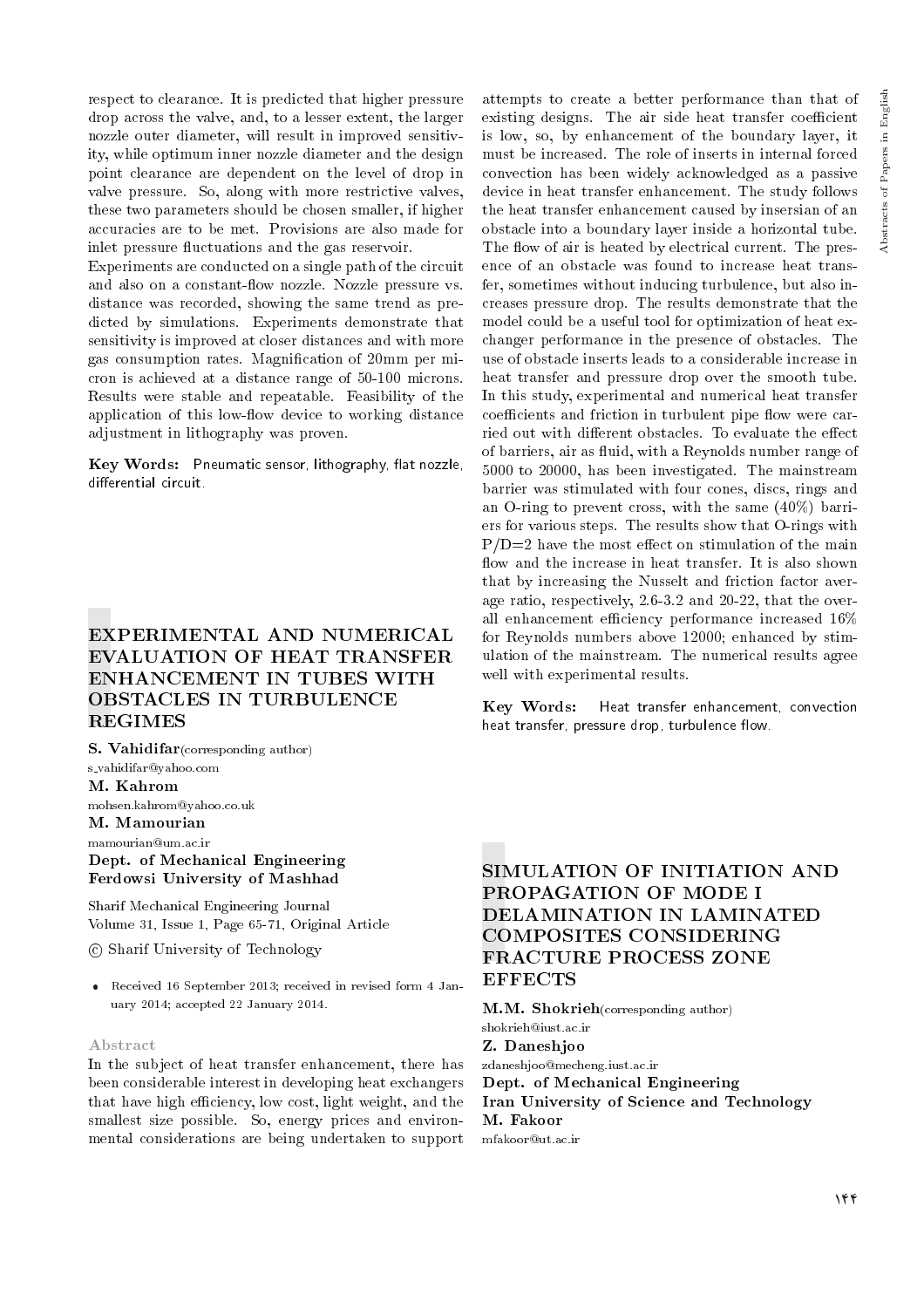## IMPROVEMENT OF ARTICULATED HEAVY VEHICLES

## R. Kazemi

kazemi@kntu.ac.ir S. Azadi azadi@kntu.ac.ir N. Esmaeili(corresponding author) nesmaeili@mail.kntu.ac.ir Dept. of Mechanical Engineering K. N. Toosi University of Technology S. H. Tabatabaei Oreh hamedtaba@yahoo.com

Dept. of Mechanical Engineering Islamic Azad University, South Tehran Branch

Sharif Mechanical Engineering Journal Volume 31, Issue 1, Page 41-53, Original Article

c Sharif University of Technology

 Received 20 April 2013; received in revised form 27 October 2013; accepted 18 November 2013.

#### Abstract

An articulated heavy vehicle, in typical form, consists of two units that include a tractor and a semi-trailer. The tractor unit is controlled by the driver, and the trailer unit used to carry heavy freight is connected to the tractor unit through a mechanical coupling point called the fth wheel. The commonly used performance measure that reflects the maneuverability capabilities of the articulated vehicle is called off tracking. It refers to the phenomenon where the rear end of the trailer unit does not closely follow the path of the tractor unit. It is important to note that the poor path-following ability increases safety concerns for the surrounding vehicle and destruction of road infrastructures. In this paper, a new method is presented to eliminate off-tracking, leading to the maneuverability improvement of the articulated heavy vehicle. A reference model generating a desired articulation angle is derived based on geometric and kinematic analysis. The tracking of the desired value ensures that the rear end of the semi-trailer unit follows the path of the fifth wheel. The inputs to the reference model are the yaw rate and the longitudinal and lateral velocity of the tractor unit, while the output is the desired articulation angle. A fuzzy controller is designed to adjust the articulation angle. The proposed controller makes the articulation angle follow the desired value by active semi-trailer steering. Furthermore, a controller is designed to adjust the tractor yaw rate through active steering of the tractor front wheels. A fourteen-degree of freedom vehicle model is developed in order to evaluate the proposed method. Computer simulations, including different maneuvers, show the significant effects of the proposed method on improving the maneuverability and stability of the articulated vehicle. Furthermore, the sensitivity of the method against errors in the input variables of the reference model is evaluated. The sensitivity analysis revealed that the proposed method is not so sensitive to errors in the variables. In low speed turning, the large error in tractor yaw rate has a major effect on system performance. However, yaw rate can be accurately measured by a typical sensor. Furthermore, the impact of different sizes of time increment on system performance is also evaluated.

Key Words: Articulated vehicle, off tracking, desired articulation angle,vehicle dynamics, semi trailer steering.

# DESIGN AND FABRICATION OF A PNEUMATIC DISTANCE SENSOR FOR LASER AUTOFOCUS SYSTEMS

M. Behzadi(corresponding author)

behzadi milad@yahoo.com

Dept. of Aerospace Engineering Sharif University of Technology

R. Asadi

rasadi56@gmail.com

Dept. of Electrical and Electronic Engineering Malek Ahtar University of Technology

Sharif Mechanical Engineering Journal Volume 31, Issue 1, Page 55-64, Original Article

c Sharif University of Technology

 Received 10 June 2013; received in revised form 5 November 2013; accepted 2 December 2013.

#### Abstract

A distance sensing apparatus for use in autofocus systems of laser lithography is developed. A nozzle is placed a small distance away from the photo-resist and the inside gas pressure is used as a measure of clearance. A differential circuit is chosen which consists of a measurement path of gas and a bleed line, which is used as a reference. The flow pattern of the main part, i.e. the nozzle, is explored via computational fluid dynamics, and it is shown that pressure loss in the cylindrical space between the nozzle and the sheet dominates. Moreover, available empirical correlation is shown to be valid, even in the presence of an objective lens inside the nozzle.

The governing equations of all components of the circuit, including the nozzle and the valves, are solved simultaneously, to yield operating pressures and flowrates. This provides a mathematical design tool that helps examine the influence of design parameters, particularly on accuracy and finding optimum values. Sensitivity is estimated by the derivative of differential pressure, with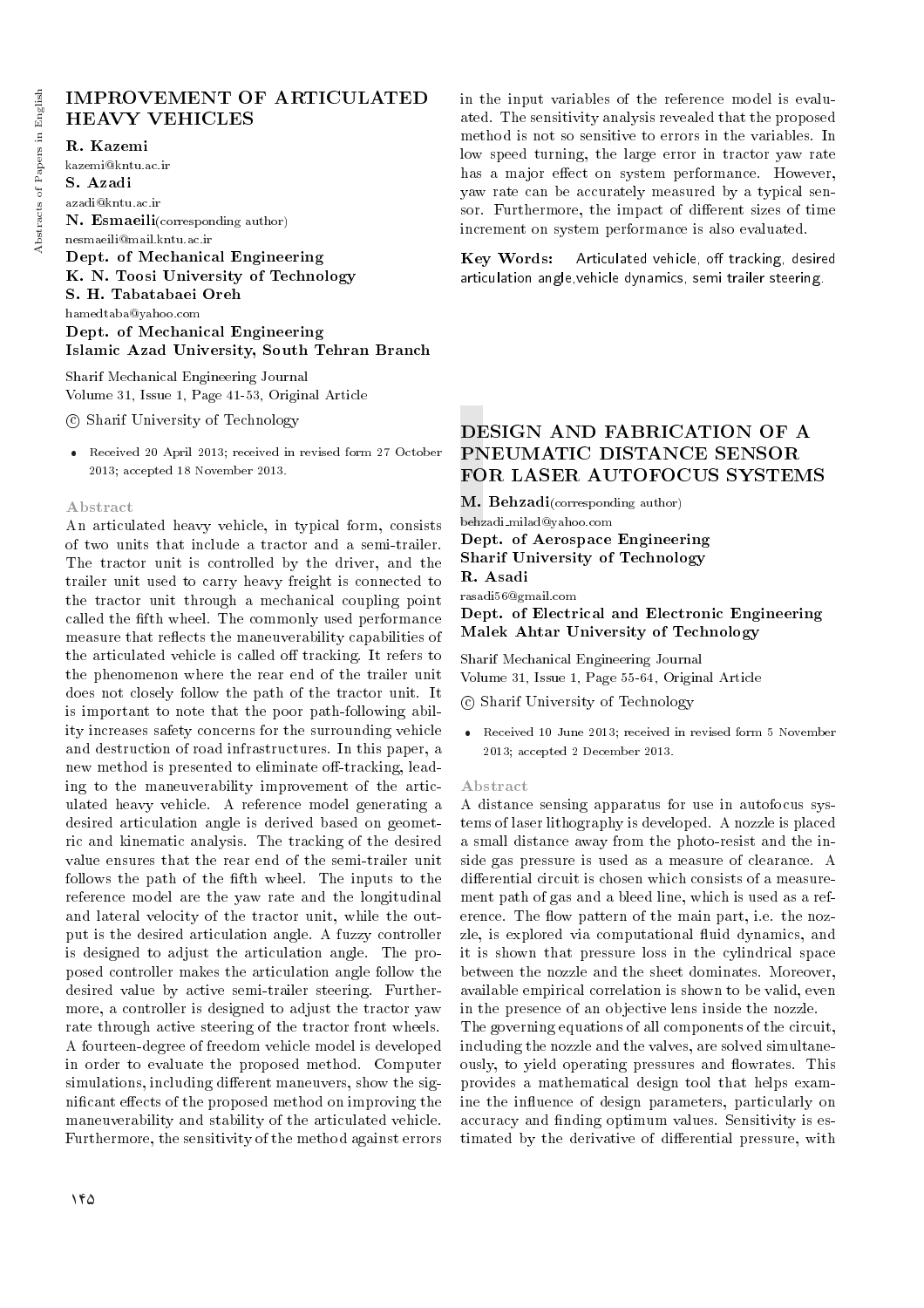learning rules are some features that play key roles in the quality of neural network training and generalizability, in order to model nonlinear systems. Furthermore, this paper seeks to particularly focus on applying evolutionary methods to optimize the parameters of recurrent neural networks, in order to improve the identification and modeling of aircraft nonlinear dynamics. The proposed method in this study is to apply MGA. In original genetic algorithms, genetic operators are regular seeded selection, elitism, random selection, crossover, and mutation, and the appropriate fitness function is the inversed mean squared error between the network output and target. In MGA, a new operator called mutation 2 is used. This operator randomly nullifies some weights and rules them out with a very small probability. Moreover, a penalty on non-zero weights (C) must be included in the fitness function to encourage the algorithm to reach a structure with a minimum number of connections. MGA improves generalization through zeroing unnecessary weights (or connections). MGA can additionally be used to simultaneously train and optimize three different types of recurrent neural network. To further validate this study, the reported results were compared with the recorded experimentally obtained data from a fourth-generation fighter aircraft. In conclusion, the results of training with the two methods applied in this study (modied and original genetic algorithms) clearly show that the simultaneous optimization of network architecture improves neural network generalization. This, of course, imposes a cost of longer computation time and an increased number of required generations to reach the desired mean squared error for in-sample data. Thus, the optimal network has better performance in the identication and modeling of aircraft nonlinear dynamics.

Key Words: Aircraft nonlinear dynamics, system identication, neural networks, optimization algorithm.

# UPGRIDDING OF ABSOLUTE PERMEABILITY GEOLOGICAL MODELS USING THE QUADTREE DECOMPOSITION METHOD

S. Gholinezhad s.gholinezhad@gmail.com S. Jamshidi(corresponding author) jamshidi.s@gmail.com Dept. of Chemical and Petroleum Engineering Sharif University of Technology A. Hajizadeh hajizadeh@gmail.com University Technology Petronas, Malaysia

Sharif Mechanical Engineering Journal Volume 31, Issue 1, Page 35-40, Original Article

c Sharif University of Technology

 Received 6 April 2013; received in revised form 25 May 2013; accepted 8 June 2013.

#### Abstract

The process of upscaling is an active area of research, due to the advances made in geostatistical techniques, which allows reservoir properties, such as absolute permeability, to be described by more and more fine models. However, these detailed reservoir models cannot be used directly for numerical simulation because they require high amounts of time and memory storage capacity. As a consequence, it is necessary to coarsen detailed geological models to a scale more appropriate for reservoir simulation. The first step in upscaling is the upgridding of the original geological model. Once upgridding is completed, the reservoir properties are reassigned to the simulation grid using various property upscaling methods. An important issue in upscaling is that the upscaled model must maintain the essential heterogeneity details of the original geological model. Moreover, the flow characteristics of the upscaled and geological models must be the same.

In this study, a new and simple method for the upscaling of absolute permeability geological models is presented. This method, based on quadtree decomposition, upscales the geological model such that the grids of the upscaled model are unstructured. In other words, in the regions of the geological model where permeability variation is high, the grids of the upscaled model remain small, but, in regions where permeability is almost uniform, the grids of the upscaled model become large. So, this method reduces the total number of grids, and results in large savings of the time and memory required for flow simulations in the reservoir. The grids of the upscaled model have different sizes and each grid may be adjacent to several grids with several arrangements. Simulation of flow through such complex upscaled models is very hard. To solve this problem, we present a new method, in which, each side of all grids reduces the number of neighbors to a maximum of 2, and facilitates discretization of the flow equations.

Key Words: Upscaling, unstructured grids, quadtree decomposition, flow simulation.

## A NEW METHOD FOR MANEUVERABILITY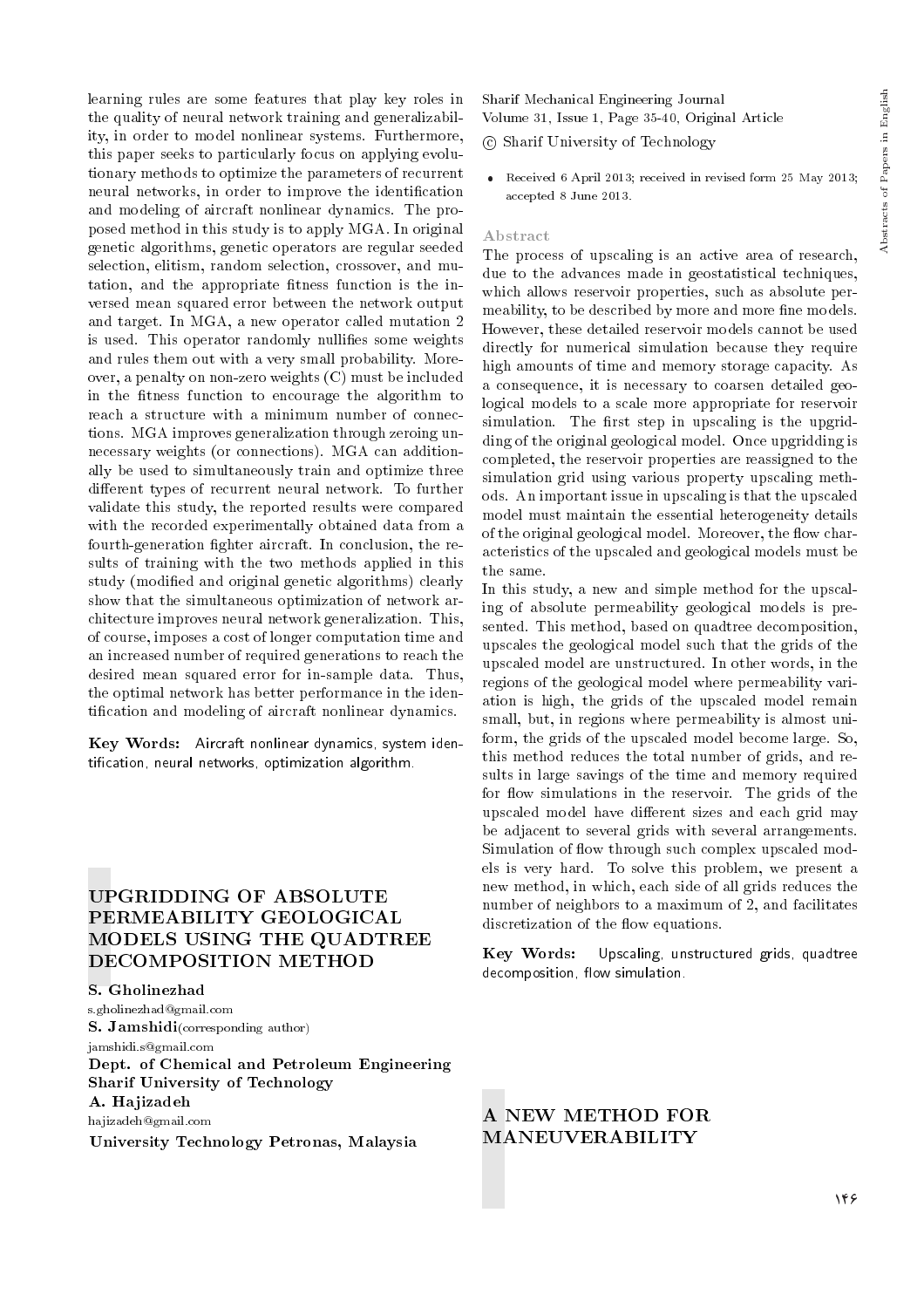rudder forces and moments relative to time consumption for boat simulation is negligible. The only problem when using this method is the accuracy of the rudder forces. The accuracy of equations used for rudder force calculations in the current research is investigated and the certainty of precision is gained.

Key Words: Rudder, lift, drag, pitch angle.

# MULTI-OBJECTIVE OPTIMIZATION ON CONTROL PARAMETERS OF PARALLEL HYBRID VEHICLES EQUIPPED WITH FULL-TOROIDAL CVT USING PSO ALGORITHM

## M. Delkhosh

m delkhosh@mech.sharif.edu M. Saadat Foumani(corresponding author)

## m saadat@sharif.ir Dept. of Mechanical Engineering Sharif University of Technology

Sharif Mechanical Engineering Journal Volume 31, Issue 1, Page 15-21, Original Article

c Sharif University of Technology

 Received 25 February 2013; received in revised form 5 October 2013; accepted 12 October 2013.

## Abstract

In this paper, the objective is to optimize the control parameters of a parallel hybrid electric vehicle equipped with continuously variable transmissions (CVT) in SC03 driving cycle. At first, the impacts of using  $CVT$  instead of manual transmission on the fuel consumption (FC) of the vehicle are investigated, quantitatively. It is shown that by using CVT, the rotational speed of the engine is not limited by vehicle speed. Hence, the engine rpm can be determined to achieve minimum FC. Then, an algorithm is introduced to calculate the FC of the vehicle equipped with CVT, and the speed ratio of CVT is specied to minimize the vehicle FC. The model accuracy is investigated by comparing its results with manufacturer documents. An algorithm which is on the basis of a baseline static control strategy (BSC), is introduced to control the parallel hybrid electric vehicles. In this algorithm, the engine is the primary power generator, and the electric motor in conjunction with the battery, acts as an auxiliary power supply. By utilization of the introduced control algorithm, the FC of a vehicle equipped with a five-speed manual transmission is about 30% lower, compared to non-hybrid version of

the vehicle. Finally, a multi-objective optimization is accomplished to minimize both FC and the battery capacity. To multi-objective optimize the control algorithm, a method similar to PSI was exploited. In this method, at each step, an upper bound for the battery capacity is defined as a constraint, and FC as the objective function is minimized. By gradually increasing the upper bound of the battery capacity and running the algorithm, the battery capacity of the optimized system and the vehicle FC, versus the upper bound of the battery capacity, is obtained. It is found that by using the optimized control algorithm, the FC of the vehicle equipped with CVT in the SC03 driving cycle is 35% lower, compared to the application of a five-speed manual transmission, and no optimized control algorithm.

Key Words: Parallel hybrid vehicle, power transmission, continuously variable transmission, control algorithm, driving cycle, multi-objective optimization.

# SIMULTANEOUS OPTIMIZATION OF RECURRENT NEURAL NETWORK TO IMPROVE IDENTIFICATION AND MODELING OF AIRCRAFT NONLINEAR DYNAMICS

A. Roudbari(corresponding author) alirezaroudbari@ae.sharif.edu F.Sagha sagha@sharif.edu

## Dept. of Aerospace Engineering Sharif University of Technolgy

Sharif Mechanical Engineering Journal Volume 31, Issue 1, Page 23-34, Original Article

c Sharif University of Technology

 Received 13 March 2013; received in revised form 11 December 2013; accepted 29 January 2014.

## Abstract

In this paper, using the modified genetic algorithm (MGA) as an optimization method and combining it with neural networks, the nonlinear dynamics of a highly maneuverable aircraft has been modeled. Generalization has long been considered a dilemma in dynamic system identication, especially for dynamic systems with various possible inputs, like aerospace vehicles. Therefore, the focus of this paper is to obtain methods for improving generalization of neural network based aircraft models that are going to be used in aircraft simulators. Weighted connections, network architecture, and